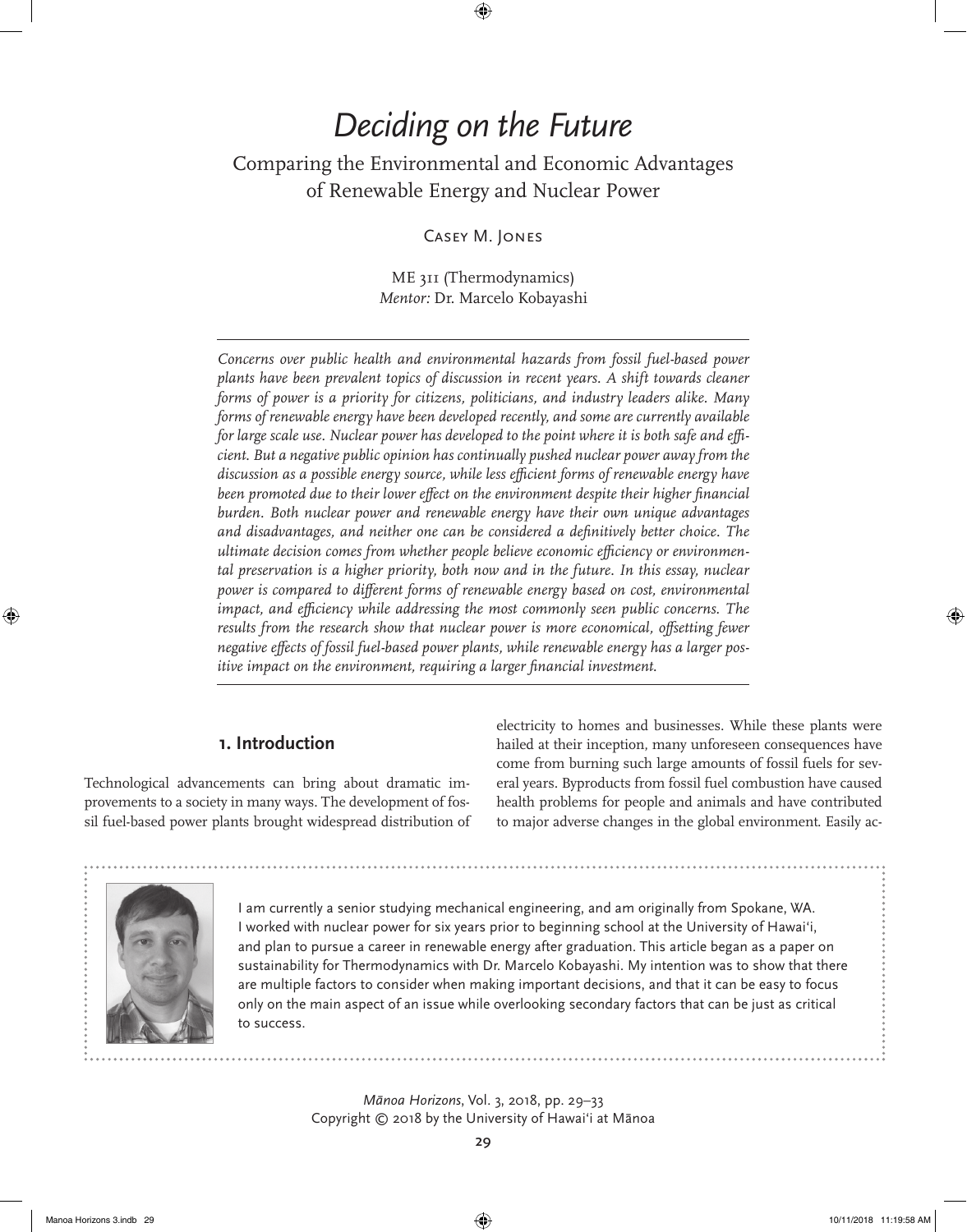⊕

⊕

cessible electricity has become a necessity for people today, but fossil fuel-based power plants are outdated and need to be reduced or eliminated to minimize their impact on the environment. Different ways of converting energy into electricity are available, but most are still in the developmental phase and are not ready for use on a large scale. This essay argues that the best current alternatives to fossil fuel-based plants are renewable energy and nuclear power, and the decision about which one to use is dependent on whether the priority is on sources that are more environmentally friendly or economically advantageous.

Renewable sources of energy can greatly reduce emissions from power plants, providing clean energy and minimize the impact on the environment that is inherent with traditional fossil fuel-based power plants. However, output from renewable energy plants can vary greatly due to being dependent on the weather and climate of a region, which can be unpredictable at times and are not controllable. Nuclear power is not dependent on these same outside factors but still has a large effect when reducing emissions from power plant operations. Yet public opinion towards nuclear power tends to be negative, with much of the concern being the safety of the public. Operating a nuclear power plant incorrectly can lead to incidents that could possibly have serious effects on its nearby inhabitants and the surrounding environment. These incidents create an unfavorable view of nuclear power, whether their effect is as devastating as that of Chernobyl or as inconsequential as that of Three Mile Island. When implemented safely nuclear power can provide a large amount of efficient electricity to the public, yet it is not as effective at reducing emissions that can hurt the environment as renewable energy. While neither option is a perfect solution, both are preferable to fossil fuels due to their lower environmental impact and use of innovative technology. Because of this, transitioning away from fossil fuel-based plants and into either renewable energy or nuclear power must currently be given high prioritization.

#### **2. Cost**

While many different solutions have been proposed, economic feasibility is an inherent driving factor for each one. Environmental preservation is always a matter of concern when discussing energy solutions, but any proposed method is irrelevant if it cannot be economically implemented. Many factors must be considered when determining the overall cost of an energy source, including initial construction, connection to existing systems, labor required for operation and upkeep, and total energy output. Though fossil fuel-based plants are generally less expensive due to their widespread use and existing infrastructure, renewable energy and nuclear plants are still comparable on a per unit basis. Since many nuclear plants are more compatible with the existing infrastructure than renewable energy plants, and since overhauling energy system

infrastructure would require a very large monetary investment and take a very long time, nuclear power requires fewer initial resources and is more economically advantageous.

#### 2.1 Renewable Energy Costs

Because many forms of renewable energy are available, many different types of plants can be utilized to take advantage of the available resources in different areas. This creates a wide range of costs between different types of renewable energy, as well as between plants that use the same renewable resources but implement different methods. The U.S. Energy Information Administration [1] has compiled cost data for plants entering service in 2022 using the 2016 dollar value and accounting for tax credits. Based on these figures, onshore wind facilities cost an average of \$52.20 per megawatt-hour (MWh) while offshore wind facilities cost an average of \$145.90/MWh, an average of \$99.05/MWh between the two. Solar photovoltaic plants cost an average of \$66.80/MWh while solar thermal plants cost an average of \$184.40/MWh, an average of \$125.60/MWh between the two. Hydroelectric plants had the lowest overall cost of all renewable sources at \$66.20/MWh. These costs are not appreciably higher than those of traditional power plants, but renewable energy sources are not generally compatible with the existing infrastructure currently in use. A widespread change in the types of energy sources used would require a large initial investment for modernizing or replacing existing energy facilities and infrastructure, which would only be worthwhile if there is a very strong long-term commitment to renewable energy.

#### 2.2 Nuclear Power Costs

While nuclear power plants are never exactly identical, nuclear fission reactors are currently the only type of reactors that provide a useful energy output. Because of this the cost of a nuclear power plant is mostly based on its size, which is determined by the energy demand in the area it supports. According to the U.S. Energy Information Administration [1], advanced nuclear power plants have an average cost of \$99.10/MWh. This is about 50% higher than the average cost of hydroelectric plants, but is almost equivalent to the average cost of wind facilities and is about 21% lower than the average cost of solar plants. The main economic advantage of nuclear plants comes from the fact that they are able to use much of the same infrastructure as most fossil fuel-based plants currently in operation, greatly reducing the initial investment required. Because of this, nuclear plants have much lower short-term costs than renewable energy plants.

#### **3. Environmental Impact**

One of the driving factors behind the push for both nuclear power and renewable energy is the positive improvement they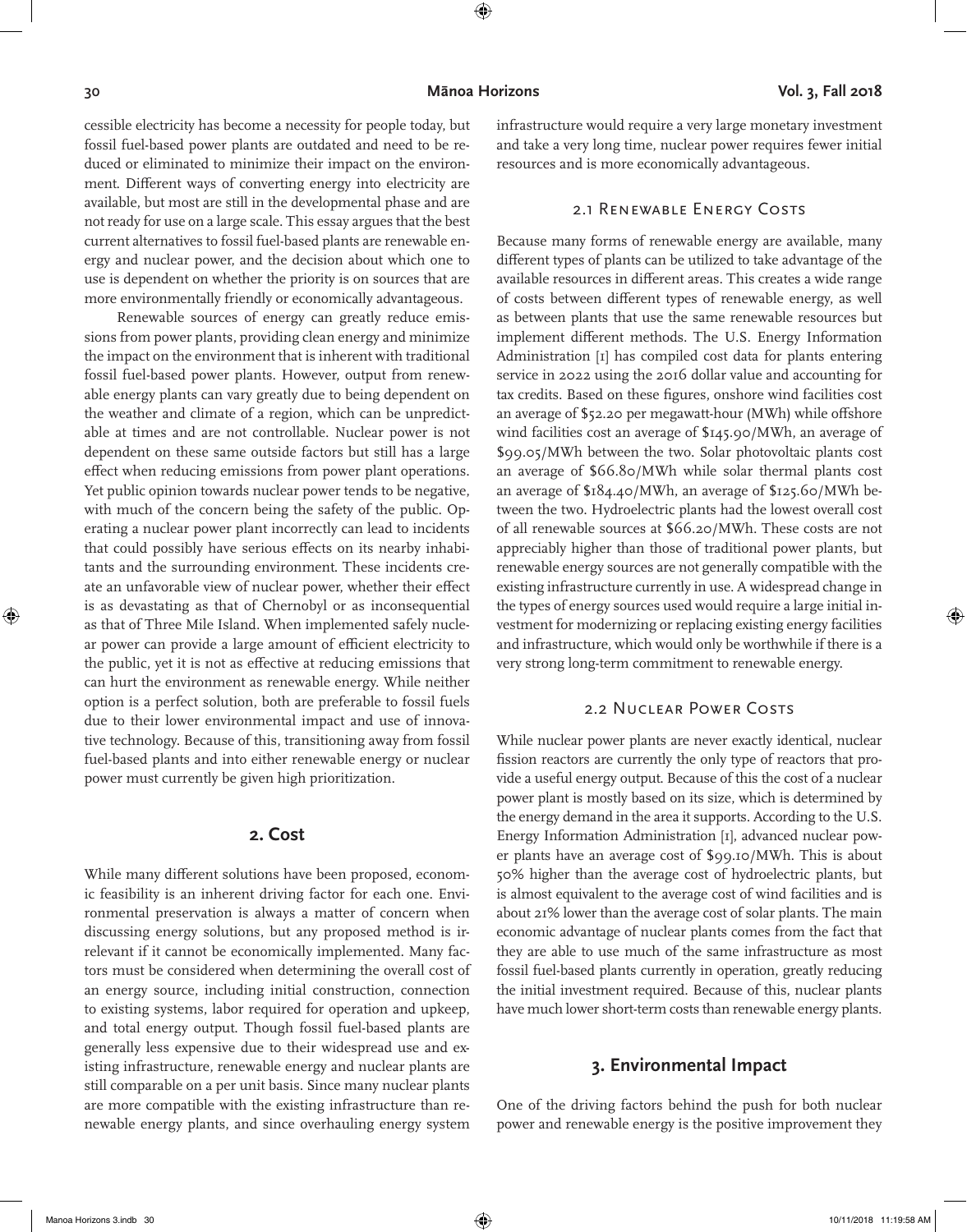⊕

#### **Jones** *Deciding on the Future Deciding on the Future* **31**

both have on the environment when compared to traditional power plants. According to McClamb of the Ecology Global Network [2], fossil fuels provide nearly 88 percent of the world's energy and are the largest contributor to greenhouse gases that cause global warming. Both renewable energy and nuclear power reduce the total amount of carbon emissions and air pollution that come from plants that use fossil fuels, and both take advantage of resources that are more plentiful than fossil fuels. However, they each have their own unique repercussions that must be taken into consideration. While the overall negative effects of both renewable energy and nuclear power are less than that of plants using fossil fuels, they both present new challenges when faced with the problem of minimizing their impact on the environment. Since they partially rely on fossil fuel energy, nuclear plants will still contribute to carbon emissions and increased air pollution. Renewable energy plants have very few emissions and contribute very little to air pollution, and their effects on the environment are much less drastic and can be mitigated simply and easily. Because of this, renewable energy is much more effective at addressing environmental concerns.

### 3.1 Renewable Energy Impact

Renewable energy plants take advantage of naturally occurring events, converting the energy expended by natural sources into usable power. This conversion of energy does not deplete any resources, but renewable energy plants still have their own negative effects on the environment aside from just the land and materials needed for construction. While renewable energy plants do not give off any emissions themselves, fossil fuel energy is generally used for material production, material transportation, plant construction, and operation of machinery. An initial contribution to air pollution is minimal when taken over a long period of time, and is easily offset by the reduction of emissions provided by using renewable sources for energy. The main concern for renewable energy plants is their impact on plants and wildlife after construction and during operation, and how that affects the local environment.

According to the Union of Concerned Scientists [4], wind turbines can pose a threat to birds and bats that can be hurt or killed if they fly into the moving blades. However, these incidents are not very common, and new technology and better siting of turbines has reduced these risks. Little information is available for offshore wind turbines since they have not yet been implemented to a large degree. Some believe it will hinder fish population due to increased ocean activity, but others propose it may increase their population due to creating artificial reefs. Land based turbines tend to have little effect on local environments, and more studies are necessary to gather a sufficient amount of information to determine the actual effects of offshore wind turbines.

Solar power does not pose a threat to wildlife the way

wind power does, but it can pose a risk to people who work at solar plants and those in nearby areas. The Union of Concerned Scientists [5] states that solar power requires the use of hazardous materials, mostly different types of acidic solutions, that are necessary for processing and maintaining photovoltaic cells. These chemicals can be detrimental to the health of workers if proper precautions are not taken when handling them, and could pose a risk to nearby civilians if they are not properly handled and disposed of. However, strict regulations encourage proper handling under threat of financial penalty, and many plants recycle these materials when possible. If regulations are followed and hazardous materials are handled properly, implementing solar power will have minimal environmental repercussions.

Hydroelectric power is another form that can have a detrimental effect on the nearby environment. The Union of Concerned Scientists [6] states that hydroelectric dams can have an indirect contribution to carbon emissions. When reservoirs are flooded after the construction of a dam, much of the vegetation and soil in the area will decompose and release carbon dioxide and methane. The reduced plant life also decreases the amount of oxygen that is converted from carbon dioxide. Small plants can emit between 0.01 and 0.03 pounds of carbon dioxide for each kilowatt-hour (kWh), while large plants can emit up to 0.06 pounds of carbon dioxide per kWh. Hydroelectric plants can also affect the local wildlife, both directly for aquatic wildlife and indirectly for others. Dams can disrupt fish populations, both by inhibiting migration and physically harming fish that come into contact with turbine blades. Dams can also reduce the amount of plants and microorganisms that fish eat, further lowering their population. This can affect animals that use fish as a source of food, indirectly lowering their population as well. Dams also change the way rivers and streams flow, and can dry out areas downstream. Areas upstream of the dam will have the opposite effect, as an abundance of stagnant water can promote overgrowth of some plants, crowding out other plants and possibly fish as well. These effects are usually controlled by manually removing invasive plants or using aerating turbines that help limit their growth.

#### 3.2 Nuclear Power Impact

While uranium used for nuclear power is not a renewable resource, the same amount of energy as fossil fuel-based power plants can be produced with a much smaller amount of fuel. In addition to this, new types of nuclear reactors are being developed that can use spent fuel from older reactors as their own fuel, greatly reducing the amount of waste. Despite these new technologies, there is still waste produced by nuclear plants that has little or no practical use and must be handled and disposed of properly to minimize its impact on the environment. According to the U.S. Energy Information Administration [3], nuclear plants produce waste in the form of uranium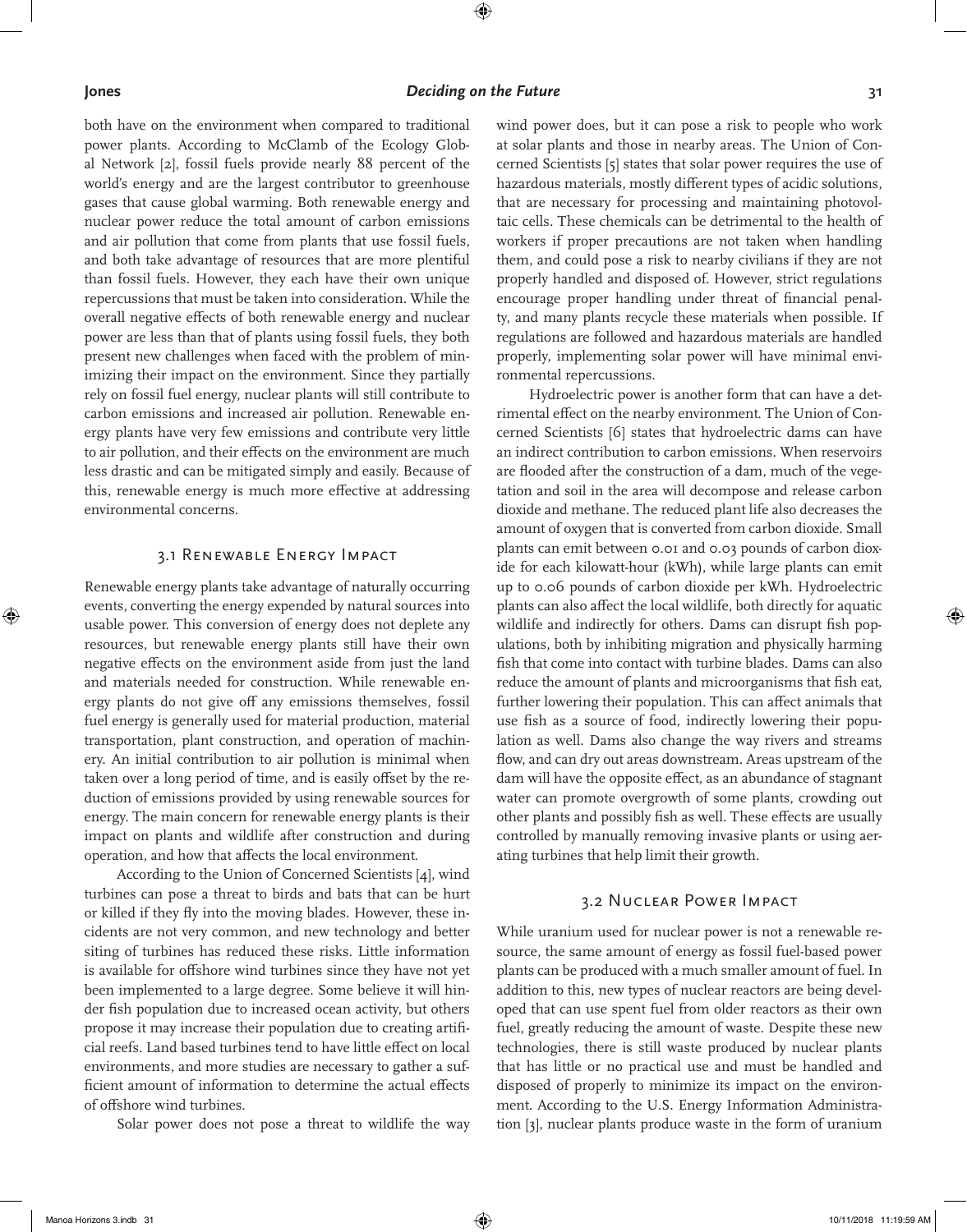⊕

⊕

mill tailings, used reactor fuel, and other forms which can all stay radioactive for up to thousands of years. The amount and severity of radioactivity varies between each type of waste and decreases over time through radioactive decay. The majority of waste generated by nuclear plants has a low level of radioactivity, mostly uranium mill tailings and different types of tools, clothing, and equipment that have small amounts of radioactive contamination. Due to the concerns over radioactive waste, strict regulations are put in place to ensure plants comply with procedures for disposal under risk of severe financial or operational penalties. As long as nuclear facilities stay compliant with these regulations, their radioactive impact on the environment is minimal.

#### **4. Nuclear Power Safety Concerns**

When it comes to the concerns about nuclear power, many have their origins in the imaginations of comic book authors and science fiction film directors. According to a Gallup poll from March 2016 [7], 54% of U.S. residents oppose nuclear energy, the first time since the survey began in 1994 that the majority of people in the country do not support the use of nuclear power. While long term health risks caused by proximity to operating nuclear plants can be a concern, sudden extreme biological changes in people, plants, and animals have never been officially confirmed. However, there are still legitimate concerns when it comes to the safety of operating a nuclear reactor. Serious consequences due to malfunctioning, incorrectly operated, or damaged nuclear reactors are a possibility, though this can be true with any type of power plant. The main concerns are the potential immediate effects of a major nuclear accident on the surrounding inhabitants, as well as the long term effects of safely operating plants. Much research has been done in this area, and all results have shown that safely operating nuclear reactors do not produce any major health risks.

#### 4.1 Immediate Effects

In the case of a nuclear accident, the immediate effects on the people and surrounding environment depend largely on the severity of the accident. The largest nuclear accident in the United States occurred at Three Mile Island power plant in Pennsylvania. From the World Nuclear Association [8], one of the reactors at Three Mile Island was initially operating at just under its maximum capacity when a malfunction caused the temperature of the primary coolant to rise and led to an automatic shutdown of the reactor. A relief valve failed to close and was not indicated by its instrumentation, and operators misdiagnosed the problem and failed to take appropriate actions. These factors led to the draining of primary coolant and a rise in core temperature, causing severe damage to the core. After a few days a small amount of radioactive gas was released to the

environment, but it was below the background level of radiation for the area and did not cause any death, illness, injury, or adverse health effects to any plant workers or nearby residents. The damaged reactor was removed and Three Mile Island continued operation. The largest nuclear accident in the U.S. produced no negative immediate effects, showed that nuclear plants can maintain their integrity as designed during an accident, and provided useful information for designing improved nuclear plants that can better withstand accidents.

#### 4.2 Long Term Effects

While unanticipated accidents are the main concern when it comes to radioactive exposure from nuclear reactors, many are still concerned with the long term effects that come from being near an operating nuclear reactor for an extended period of time. Assuming that all exposure is from normal plant operation and there is no contribution from any kind of accident, these concerns appear to be unfounded. According to the U.S. Nuclear Regulatory Commission [9], a person living outside an operating nuclear power plant can expect to receive 0.1 millirem (mrem) in one year. For comparison, a round trip flight from Washington D.C. to Los Angeles produces 5 mrem, a chest X-ray produces 8 mrem, a full set of dental X-rays produces 40 mrem, and the total amount of radiation from background sources in one year is 360 mrem. In addition, the U.S. Nuclear Regulatory Commission [10] states that there is no data showing a link between cancer and doses of radiation below 10,000 mrem. They also state that a whole body dose between 350,000 and 500,000 mrem is necessary to be fatal to about half of the population. Based on these figures, close proximity to a normally operating nuclear power plant will not have any negative consequences on the long term health of individuals.

#### **5. Conclusion**

While it can be seen that either nuclear power or renewable energy would be a much cleaner form of energy than fossil fuels, it is not clear if either option is strictly the better choice. Nuclear power is economical and requires very little fuel to provide large amounts of energy, but it is still dependent on power supplied by fossil fuels and does not have much public support. Renewable energy is not as economical as nuclear power, but it reduces dependence on fossil fuels and is better at mitigating the harm they cause. It also has a large amount of support from the public, regardless of the higher cost and less efficient output. While in theory using many sources of power could combine the advantages of the different forms of energy, in practice it appears they are too different to coexist successfully. Developing the infrastructure necessary for using both types of power simultaneously would be much more expensive